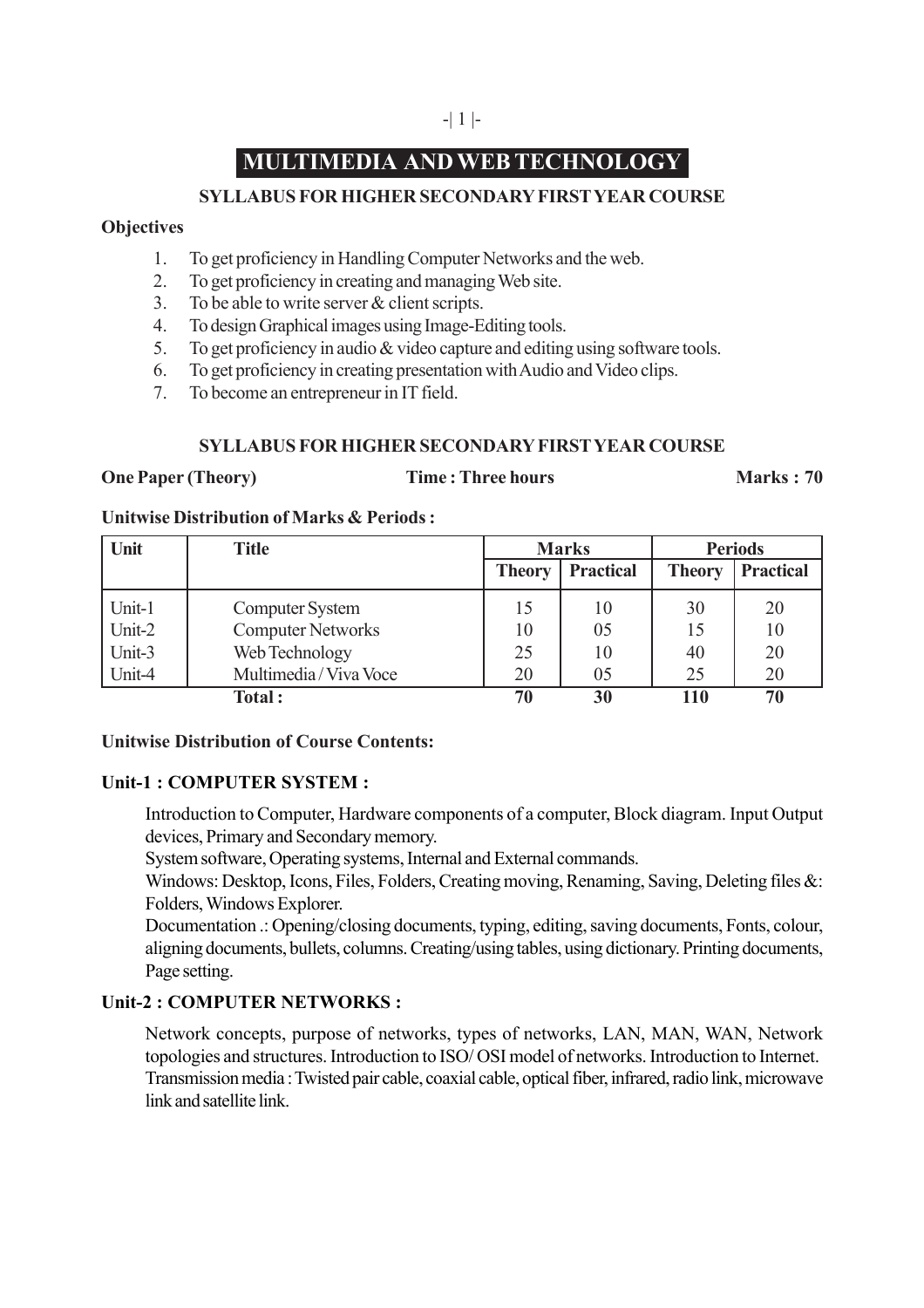-| 2 |-

Protocols : TCP/ IP, FTP, PPP, Telnet. Concepts of Client & server (Tier concepts) (Teachers have to explain concepts with examples)

### **Unit-3 : WEB TECHNOLOGY :**

Web concepts : Introduction to web, Accessing' the web, web browsers, web pages, HTTP, URL, Domains & Domain Names, Resolving Domain Names, Web hosting.

Web services, e-mail, voice-mail, search engines.

HTML/DHTML :

Basic Tags of HTML : HTML, HEAD, TITKE, BODY (Setting the Fore color and Background. color, Background Image, Background Sound, Heading tag (HI to H6) and attributes (ALIGN), FONT tag and Attributes (Size : 1 to 7 Levels, BASEFONT, SMALL, BIG, COLOR), P, BR, Comment in HTML (<!>), Formatting Text (B, 1, U, EM, BLOCKQUOTE, PREFORMATTED, SUB, SUP, STRIKE, Ordered List- OL (LI, Type-I, I, A, a, Start, VALUE). Unordered List- UL (Bullet Type- Disc, Circle, Square, DL, DT, DD). ADDRESS Tag;

**Creating Links :** Link to other HTML documents or data objects, Links to other places in the same HTML documents, Links to places in other HTML documents.

Anchor Tag <A. HREF> and <A NAME>, Inserting Inline Images <IMG ALIGN. SRC, WIDTH, HEIGHT, ALT, Image Link, Horizontal Rules <HR ALIGN, WIDTH, SIZE, NOSHADE>;

### **Web Page Authoring Using HTML**

Tables: Creating Tables, Border. TH. TR, TD, CELLSPACING, CELLPADDING, WIDTH, COLSPAN. CAPTION, ALIGN, CENTER;

Frames: Percentage dimensions, Relative dimensions, Frame- Src, Frameborder, height and width. Creating two. or more rows Frames <FRAMESET ROWS>, Creating two or more columns Frames <FRAMESET COLS>, <FRAME NAME SRC MARGINHEIGHT MARGINWIDTH SCROLLING AUTO NORESIZE>, <NOFRAMES>, <INORFRAMES>; Forms: Definition, Use- Written to a file, Submitted to a database such as MSAccess or Oracle, E-mailed to someone in particular, Forms involve two-way communication;

Form Tags: FORM, <SELECT NAME, SIZE, MULTIPLE/ SINGLE> <OPTION> .... </ SELECT>, <TEXTAREA NAME ROWS COLS>, </TEXTAREA>, METHOD. CHECKBOX, HIDDEN, IMAGE, RADIO, RESET, SUBMIT, INPUT <VALUE, SRC, CHECKED, SIZE, MAXLENGTH, ALIGN>;

# **Document Object Model :**

Concept and Importance of Document Object Model Dynamic, HTML docuemts and Document Object Model.

# **Cascading Style Sheets**

Introduction to Cascading Style Sheet (CSS), three ways of introducing the style sheets to your document. Basic Syntax; Creating and saving cascading style sheets. <STYLE> tag. Examples showing the linking of external style sheet files to a document; Inline and Embed,  $\langle DIV \rangle$ tag: COLOR, BACKGROUND COLOR, FONT-FAMILY, FONT-STYLE, FONTSIZE

and FONT-VARIANT; FONTWEIGHT, WORD-SPACING, LETTER-SPACING, TEXTDECORATION, VERTICAL-ALIGN, TEXT-TRANSFORM, TEXT-ALIGN, TEXTINDENT, LINEHEIGHT,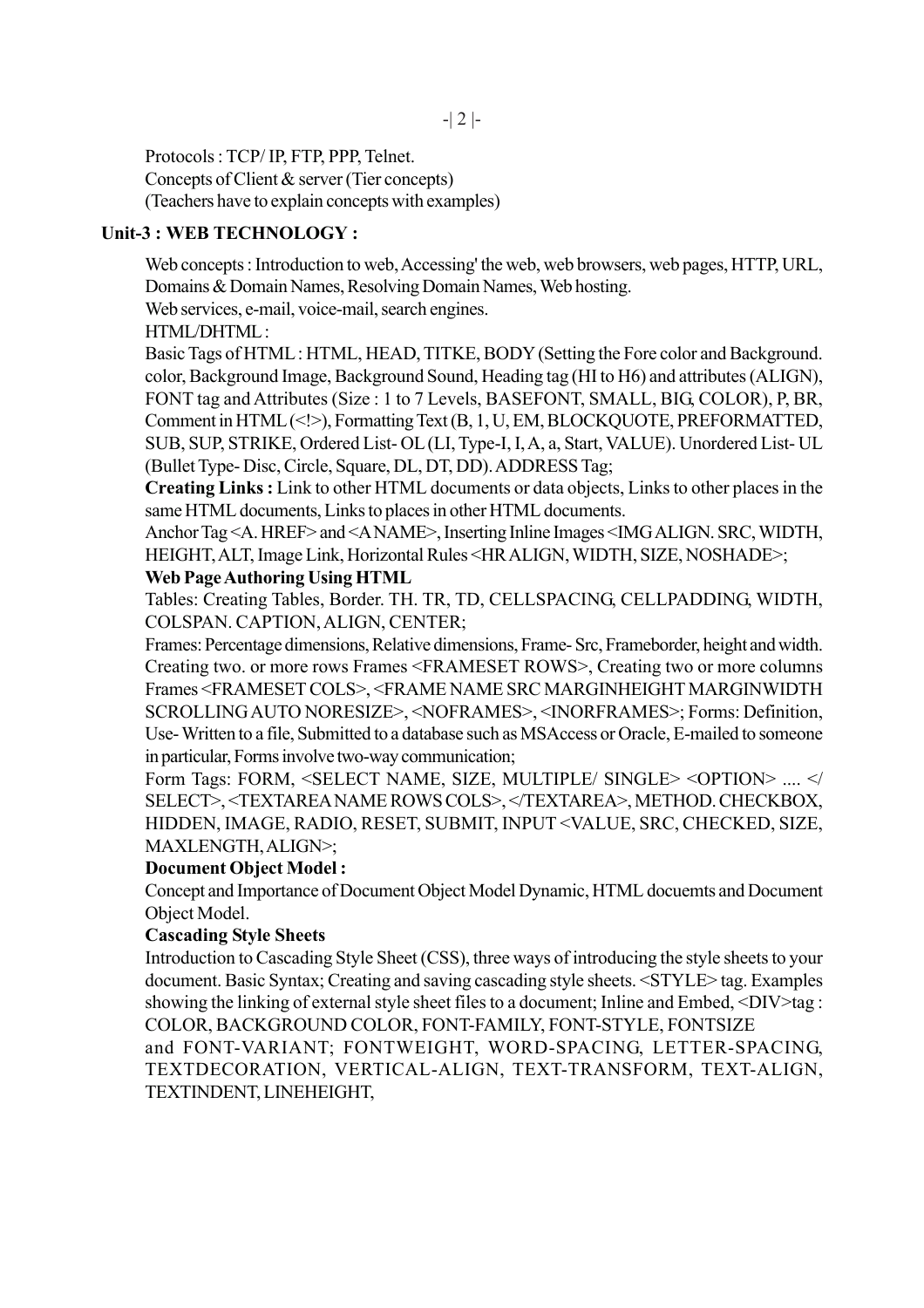Introduction to Margin, Padding and Border,

MARGINS (all values), MARGIN-PROPERTY, PADDING (all values), PADDINGPROPERTY; BORDER (all values), BORDER-PROPERTY, BACKGROUNDIMAGE,

BACKGROUND REPEAT;

Additional Features, Grouping Style Sheets, Assigning Classes; Introduction to Layers, <LAYER>, <ILA YER> tag.

extensible Markup Language (XML)

XML: Introduction;

Features of XML : XML can be used with existing protocols, Supports a wide variety of applications, Compatible with SGML, XML documents are reasonably clear to the layperson; Structure of XML Logical Structure, Physical Structure;

XML Markup: Element Markup i.e <foo>Hello</foo>, Attribute Markup i.e, ( <!element.name property  $=$ "value">);

Naming Rules : used for elements and attributes, and for all the descriptors, Comments Entity Declarations : <! ENTITY name "replacement text">;

Element Declarations: <!ELEMENT name content>;

Empty Elements: <!ELEMENT empty. element EMPTY>;

Unrestricted Elements: <! ELEMENT any.element ANY>;

Element Content Models: Element Sequences i.e. <!ELEMENT counting (first, second, third, fourth», Element Choices <! ELEMENT choose (this.one | that.one>, Combined Sequences and Choices; Element Occurrence Indicators : Discussion of Three Occurrence Indicators

'? (Question Mark)

\* (Asterisk Sign)

 $+$  (Plus Sign)

Character Content : PCDATA (Parseable Character data) <!ELEMENT text(#PCDATA), Document Type Declaration (DTD) and Validation;

Developing a DTD : Modify an existing SGML DTD, Developing a DTD From XML Code, either automatically or manually;

Viewing XML in Internet Explorer, Viewing XML using the XML Data Source Object. XSL (Extensible Style Sheet Language) or CSS (Cascading Style Sheet);

#### **Scripting :**

Introduction to scripting?

Understanding What is VB Script and Java Script.

Adding VB Script code to HTML page, VB Script Data type-Variant subtypes,

VB Script Variables: (Declaring variable, Naming restrictions, Assigning value to variables, Scalar variables and Arrays), VB Script Constants, VB Script Operators, and Operator precedence; VB Script Procedures and Variables.

Putting a Java Script in HTML code:

Java Script Blocks, Java Script Cock, Java Script Statements, Java Script Blocks, Java Script Comments, Java Script Assignment Operators.]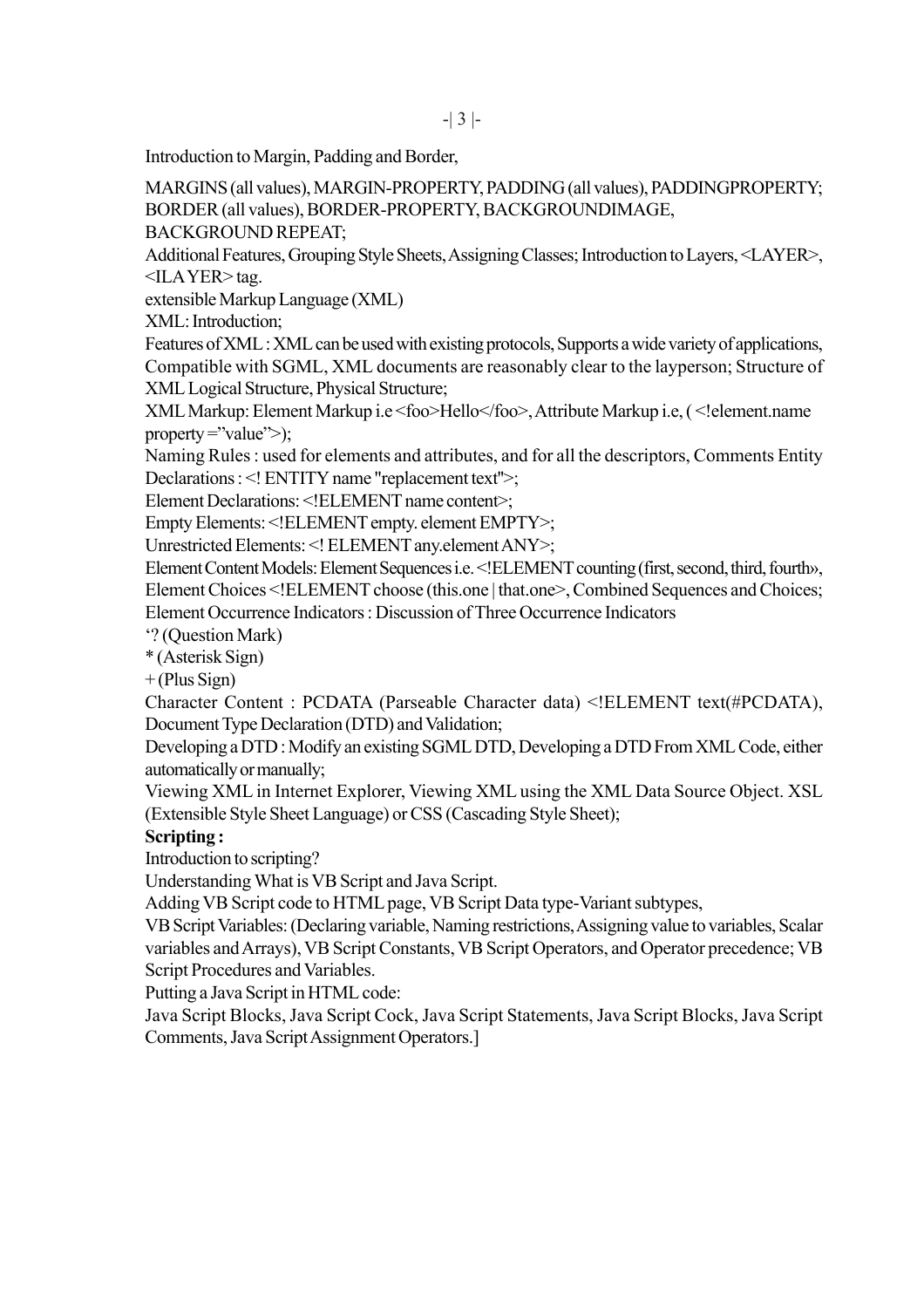#### **Unit-4 : MULTIMEDIA :**

Basic concepts or Image : Digital Image and Digital image representation.

Image Formats: TIFF, BMP, JPG/JPEG, GIF, PIC, PDF, PSD.

Image Scanning with Scanner, setting up Resolution, size, File format of images, image preview, Grey Scale and Colour option.

PDF file format, Creating modification (PDF Reader/Writer)

Graphic Tools : Image Editing Software (Photoshop / Coreldraw)

Basic Concepts: An Introduction, Creating, Opening and saving files, Menus, Toolbox, Color control icons, Mode control icons, Window control icons; creating new images, Image capture (TWAIN) from scanner other files;

Image Handling : Cropping an image, adjusting image size, increasing the size of the work canvas, saving an image;

Layers : Adding layers, dragging and pasting selections on to layers, dragging layers between files, viewing and hiding layers, Editing layers, rotating selections, scaling an object, preserving layers transparency, moving and copying layers, duplicating layers, deleting layers, merging layers, using adjustment layers;

Channels and Masks : Channel palette, showing and hiding channels, splitting channels in to separate image, merging channels, creating a quick mask, editing masks using quick. mask mode;

Painting and Editing: Brushes palette, brush shape, creating and deleting brushes, creating custom brushes, setting brush options, saving, loading and appending brushes, Options palette;

Opacity, pressure, or exposure, paint fade-out rate, making selections, using selection tools, adjusting selections, softening the edges of a selection, hiding a selection border, moving and copying selections, extending and reducing selections, pasting and deleting selections, image tracing (CorelDraw).

Sound: Recording sound, Editing sound, Noise correction, Sound effects (Sound Forge) Sound File format: AIFF, WAY, MIDI, MP3 ASF